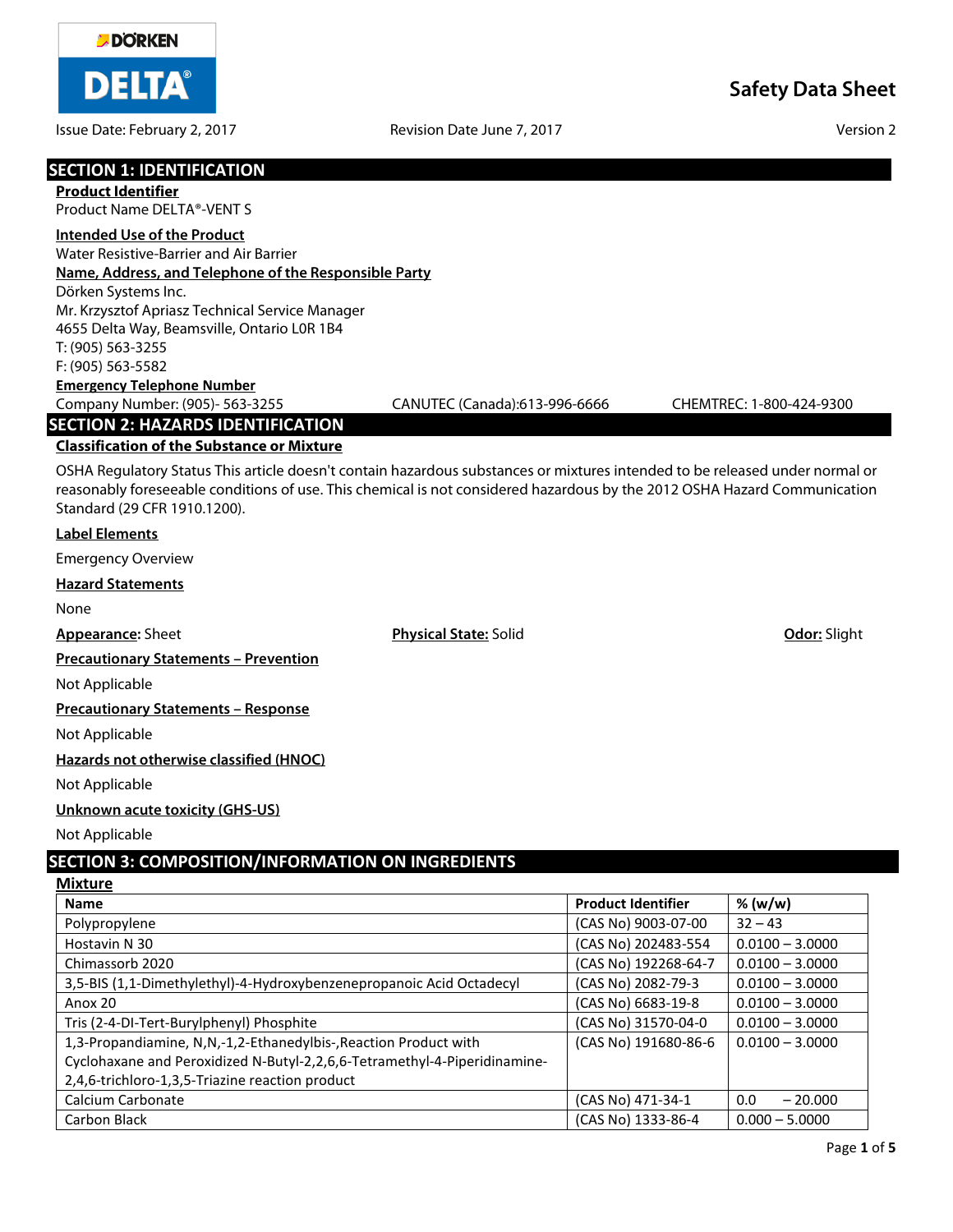

| <b>SECTION 4: FIRST AID MEASURES</b><br><b>Description of first aid measures</b> |                                                                                                                                                                                                                              |
|----------------------------------------------------------------------------------|------------------------------------------------------------------------------------------------------------------------------------------------------------------------------------------------------------------------------|
| General:                                                                         | In case of accident or un-wellness, seek medical advice immediately (show directions for use or safety                                                                                                                       |
|                                                                                  | data sheet if possible). If symptoms persist, call a physician.                                                                                                                                                              |
| <b>Eye Contact:</b>                                                              | Keep eye wide open while rinsing. Immediately flush with plenty of water. After initial flushing, remove<br>any contact lenses and continue flushing for at least 15 minutes. If symptoms persist, call a physician.         |
| <b>Skin Contact:</b>                                                             | Wash immediately with soap and plenty of water while removing all contaminated clothes and shoes. If<br>symptoms persist, call a physician. Wash contaminated clothing before reuse.                                         |
| Inhalation:                                                                      | Remove to fresh air. If breathing is irregular or stopped, administer artificial respiration. Avoid direct<br>contact with skin. Use barrier to give mouth-to-mouth resuscitation. If symptoms persist, call a<br>physician. |
| Ingestion:                                                                       | Call a physician or poison control center immediately. Do not induce vomiting without medical advice.<br>Rinse mouth. Never give anything by mouth to an unconscious person.                                                 |
| Self-protection:                                                                 | Use personal protective equipment as required.                                                                                                                                                                               |
| None known                                                                       | Most Important Symptoms and Effects Both Acute and Delayed                                                                                                                                                                   |
|                                                                                  | <b>Indication of Any Immediate Medical Attention and Special Treatment Needed</b>                                                                                                                                            |
|                                                                                  | If exposed or concerned, get medical advice and attention. If medical advice is needed, have product container or label at hand.                                                                                             |
|                                                                                  | <b>SECTION 5: FIRE-FIGHTING MEASURES</b>                                                                                                                                                                                     |
| <b>Extinguishing Media</b>                                                       |                                                                                                                                                                                                                              |
| Suitable:                                                                        | Use extinguishing measures that are appropriate to local circumstances and the surrounding environment. Dry<br>chemical, CO2, sand, earth, water spray or regular foam.                                                      |
| Unsuitable:                                                                      | Do not use a solid water stream as it may scatter and spread fire.                                                                                                                                                           |
| <b>Explosion data</b>                                                            | Special Hazards Arising From the Substance or Mixture<br>Thermal decomposition can lead to release of irritating and toxic gases and vapors.<br>Reactivity: Hazardous reactions will not occur under normal conditions.      |
| protective gear.                                                                 | Protective equipment and precautions for firefighters<br>As in any fire, wear self-contained breathing apparatus pressure-demand, MSHA/NIOSH (approved or equivalent) and full                                               |
|                                                                                  | <b>SECTION 6: ACCIDENTAL RELEASE MEASURES</b>                                                                                                                                                                                |
|                                                                                  | <b>Personal Precautions, Protective Equipment and Emergency Procedures</b>                                                                                                                                                   |
| <b>General Measures:</b>                                                         | Handle in accordance with good industrial hygiene and safety practice. Use personal protective<br>equipment as required.                                                                                                     |
| <b>Environmental Precautions:</b>                                                | Collect spillage. Dispose of contents/container to an approved waste disposal plant.                                                                                                                                         |
|                                                                                  | <b>Methods and Materials for Containment and Cleaning Up</b>                                                                                                                                                                 |
| <b>For Containment:</b>                                                          | No information available                                                                                                                                                                                                     |
| <b>Methods for Cleaning Up:</b>                                                  | Pick up and transfer to properly labeled containers.<br><b>SECTION 7: HANDLING AND STORAGE</b>                                                                                                                               |
| <b>Precautions for Safe Handling</b>                                             |                                                                                                                                                                                                                              |
| <b>Advice of Safe Handling:</b>                                                  | Handle in accordance with good industrial hygiene and safety prentice. Use personal<br>protective equipment as required.                                                                                                     |
| <b>Storage Conditions:</b>                                                       | Keep container closed when not in use. Store in a dry, cool place. Keep/Store away from direct<br>sunlight, extremely high or low temperatures and incompatible materials.                                                   |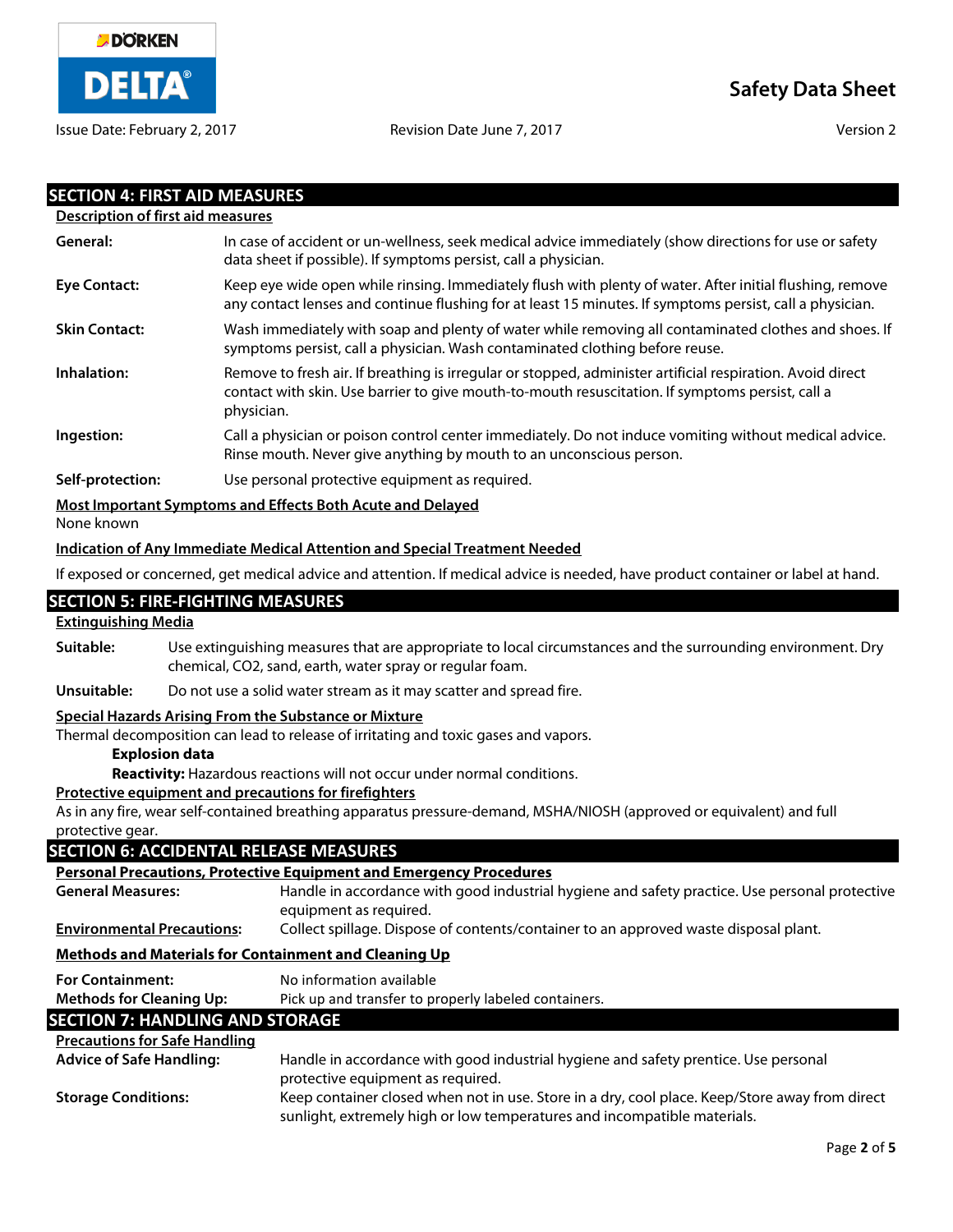

Issue Date: February 2, 2017 Revision Date June 7, 2017 Version 2

**Safety Data Sheet**

### **SECTION 8: EXPOSURE CONTROLS/PERSONAL PROTECTION**

| <b>Control parameters</b>                |                                                                                                                                                                                           |
|------------------------------------------|-------------------------------------------------------------------------------------------------------------------------------------------------------------------------------------------|
| <b>Exposure Guidelines:</b>              | This article doesn't contain hazardous substances or mixtures intended to be released<br>under normal or reasonably foreseeable conditions of use.                                        |
| <b>Appropriate Engineering Controls:</b> | Emergency eye wash fountains and safety showers should be available in the<br>immediate vicinity of any potential exposure. Ensure adequate ventilation, especially<br>in confined areas. |
| <b>Personal Protective Equipment:</b>    | Gloves. Protective clothing. Protective goggles. Insufficient ventilation: wear<br>respiratory protection.                                                                                |



**Other Information:** When using, do not eat, drink or smoke.

## **SECTION 9: PHYSICAL AND CHEMICAL PROPERTIES**

| Information on Basic Physical and Chemical Properties |
|-------------------------------------------------------|
|                                                       |

| <b>Physical State</b>                                   | Solid                                                                 |
|---------------------------------------------------------|-----------------------------------------------------------------------|
| Appearance                                              | Dark Gray                                                             |
| Odor                                                    | Not available                                                         |
| <b>Odor Threshold</b>                                   | Not available                                                         |
| рH                                                      | Not available                                                         |
| <b>Evaporation Rate</b>                                 | Not available                                                         |
| <b>Melting Point</b>                                    | Not available                                                         |
| <b>Freezing Point</b>                                   | Not available                                                         |
| <b>Boiling Point</b>                                    | Not available                                                         |
| <b>Flash Point</b>                                      | Not available                                                         |
| <b>Auto-ignition Temperature</b>                        | Not available                                                         |
| <b>Decomposition Temperature</b>                        | Not available                                                         |
| Flammability (solid, gas)                               | Not available                                                         |
| <b>Lower Flammable Limit</b>                            | Not available                                                         |
| <b>Upper Flammable Limit</b>                            | Not available                                                         |
| <b>Vapor Pressure</b>                                   | Not available                                                         |
| Relative Vapor Density at 20°C                          | Not available                                                         |
| <b>Relative Density</b>                                 | Not available                                                         |
| <b>Specific Gravity / Density</b>                       | >1                                                                    |
| <b>Specific Gravity</b>                                 | Not available                                                         |
| <b>Solubility</b>                                       | Not available                                                         |
| <b>Partition Coefficient: N-Octanol/Water</b>           | Not available                                                         |
| <b>Viscosity</b>                                        | Not available                                                         |
| <b>Explosion Data - Sensitivity to Mechanical</b>       | Not expected to present an explosion hazard due to mechanical impact. |
| Impact                                                  |                                                                       |
| <b>Explosion Data - Sensitivity to Static Discharge</b> | Not expected to present an explosion hazard due to static discharge.  |

## **SECTION 10: STABILITY AND REACTIVITY**

**Reactivity: Reactivity: Hazardous reactions will not occur under normal conditions.**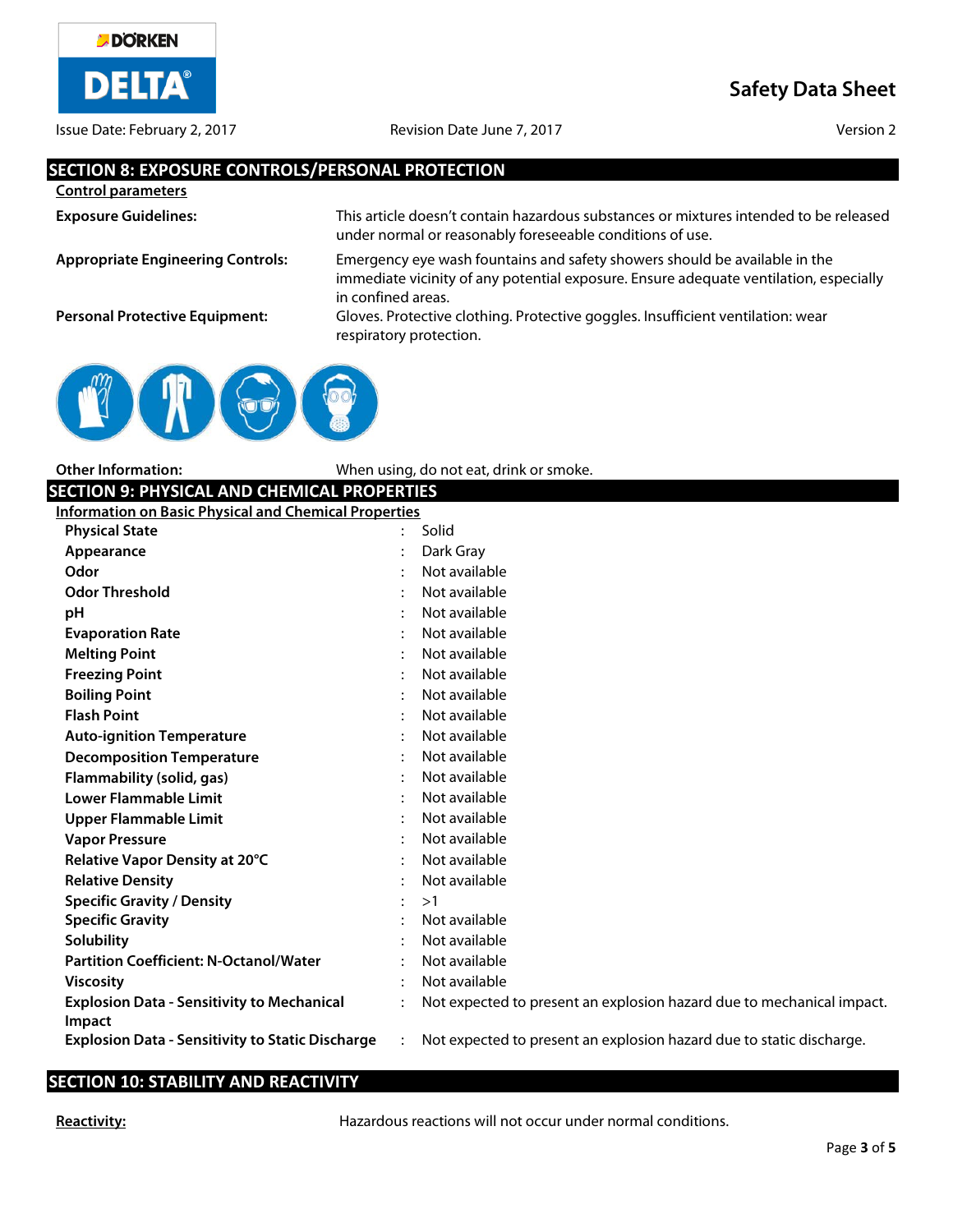| <b>DORKEN</b>                                                                                          |                                                                                                                                                                                                            |
|--------------------------------------------------------------------------------------------------------|------------------------------------------------------------------------------------------------------------------------------------------------------------------------------------------------------------|
| <b>DELTA®</b>                                                                                          | <b>Safety Data Sheet</b>                                                                                                                                                                                   |
| Issue Date: February 2, 2017                                                                           | Version 2<br>Revision Date June 7, 2017                                                                                                                                                                    |
| <b>Chemical Stability:</b>                                                                             | Stable under recommended handling and storage conditions (see section 7).                                                                                                                                  |
| <b>Possibility of Hazardous Reactions:</b>                                                             | Hazardous polymerization will not occur.                                                                                                                                                                   |
| <b>Conditions to Avoid:</b>                                                                            | Direct sunlight, extremely high or low temperatures, and incompatible materials.<br>Sparks, heat, open flame and other sources of ignition. Dust accumulation (to minimize<br>explosion hazard).           |
| <b>Incompatible Materials:</b>                                                                         | Strong acids, strong bases, strong oxidizers.                                                                                                                                                              |
| <b>Hazardous Decomposition Products:</b>                                                               | At very high temperature: release of combustible gases.                                                                                                                                                    |
| <b>SECTION 11: TOXICOLOGICAL INFORMATION</b>                                                           |                                                                                                                                                                                                            |
| <b>Information on Toxicological Effects - Product</b>                                                  |                                                                                                                                                                                                            |
|                                                                                                        | Not classified                                                                                                                                                                                             |
| <b>Skin Corrosion/Irritation:</b>                                                                      |                                                                                                                                                                                                            |
| <b>Serious Eye Damage/Irritation:</b>                                                                  | Not classified<br>Not classified                                                                                                                                                                           |
| <b>Respiratory or Skin Sensitization:</b><br>Ingestion:                                                | Ingestion may cause adverse effects                                                                                                                                                                        |
| <b>SECTION 12: ECOLOGICAL INFORMATION</b>                                                              |                                                                                                                                                                                                            |
| <b>Toxicity</b>                                                                                        |                                                                                                                                                                                                            |
| <b>Ecology - General:</b>                                                                              | Not classified                                                                                                                                                                                             |
| <b>Mobility in Soil:</b>                                                                               | Not available                                                                                                                                                                                              |
| <b>Other Adverse Effects:</b>                                                                          | Not available                                                                                                                                                                                              |
| <b>SECTION 13: DISPOSAL CONSIDERATIONS</b>                                                             |                                                                                                                                                                                                            |
| <b>Waste Disposal Recommendations:</b>                                                                 | Dispose of contents/container in accordance with local, regional, national, territorial,                                                                                                                   |
|                                                                                                        | provincial, and international regulations.                                                                                                                                                                 |
| <b>Additional Information:</b>                                                                         | Container may remain hazardous when empty. Continue to observe all precautions.                                                                                                                            |
| <b>Ecology - Waste Materials:</b>                                                                      | Avoid release to the environment.                                                                                                                                                                          |
| <b>SECTION 14: TRANSPORT INFORMATION</b>                                                               |                                                                                                                                                                                                            |
| In Accordance with DOT:                                                                                | Not regulated for transport                                                                                                                                                                                |
| In Accordance with IMDG:                                                                               | Not regulated for transport                                                                                                                                                                                |
| In Accordance with IATA:                                                                               | Not regulated for transport                                                                                                                                                                                |
| In Accordance with TDG:                                                                                | Not regulated for transport                                                                                                                                                                                |
| <b>SECTION 15: REGULATORY INFORMATION</b>                                                              |                                                                                                                                                                                                            |
| Polypropylene (9002-07-0)<br>Listed on the United States TSCA (Toxic Substances Control Act) inventory |                                                                                                                                                                                                            |
|                                                                                                        |                                                                                                                                                                                                            |
|                                                                                                        | 3,5-BIS (1,1-Dimethylethyl)-4-Hydroxybenzenepropanoic Acid Octadecyl (2082-79-3)                                                                                                                           |
| Listed on the United States TSCA (Toxic Substances Control Act) inventory                              |                                                                                                                                                                                                            |
| Anox 20 (6683-19-8)<br>Listed on the United States TSCA (Toxic Substances Control Act) inventory       |                                                                                                                                                                                                            |
|                                                                                                        |                                                                                                                                                                                                            |
|                                                                                                        | 1,3-Propandiamine, N,N,-1,2-Ethanedylbis-,Reaction Product with Cyclohaxane and Peroxidized N-Butyl-2,2,6,6-<br>Tetramethyl-4-Piperidinamine-2,4,6-trichloro-1,3,5-Triazine reaction product (191680-81-6) |
| Listed on the United States TSCA (Toxic Substances Control Act) inventory                              |                                                                                                                                                                                                            |
| Calcium Carbonate (471-34-1)                                                                           |                                                                                                                                                                                                            |
| Listed on the United States TSCA (Toxic Substances Control Act) inventory                              |                                                                                                                                                                                                            |
| Calcium Carbonate (471-34-1)                                                                           |                                                                                                                                                                                                            |
| Listed on the United States TSCA (Toxic Substances Control Act) inventory                              |                                                                                                                                                                                                            |
| Carbon Black (1333-86-4)                                                                               |                                                                                                                                                                                                            |
| Listed on the United States TSCA (Toxic Substances Control Act) inventory                              |                                                                                                                                                                                                            |
|                                                                                                        |                                                                                                                                                                                                            |

### **US State Regulations**

| Carbon black (1333-86-4) |  |
|--------------------------|--|
|--------------------------|--|